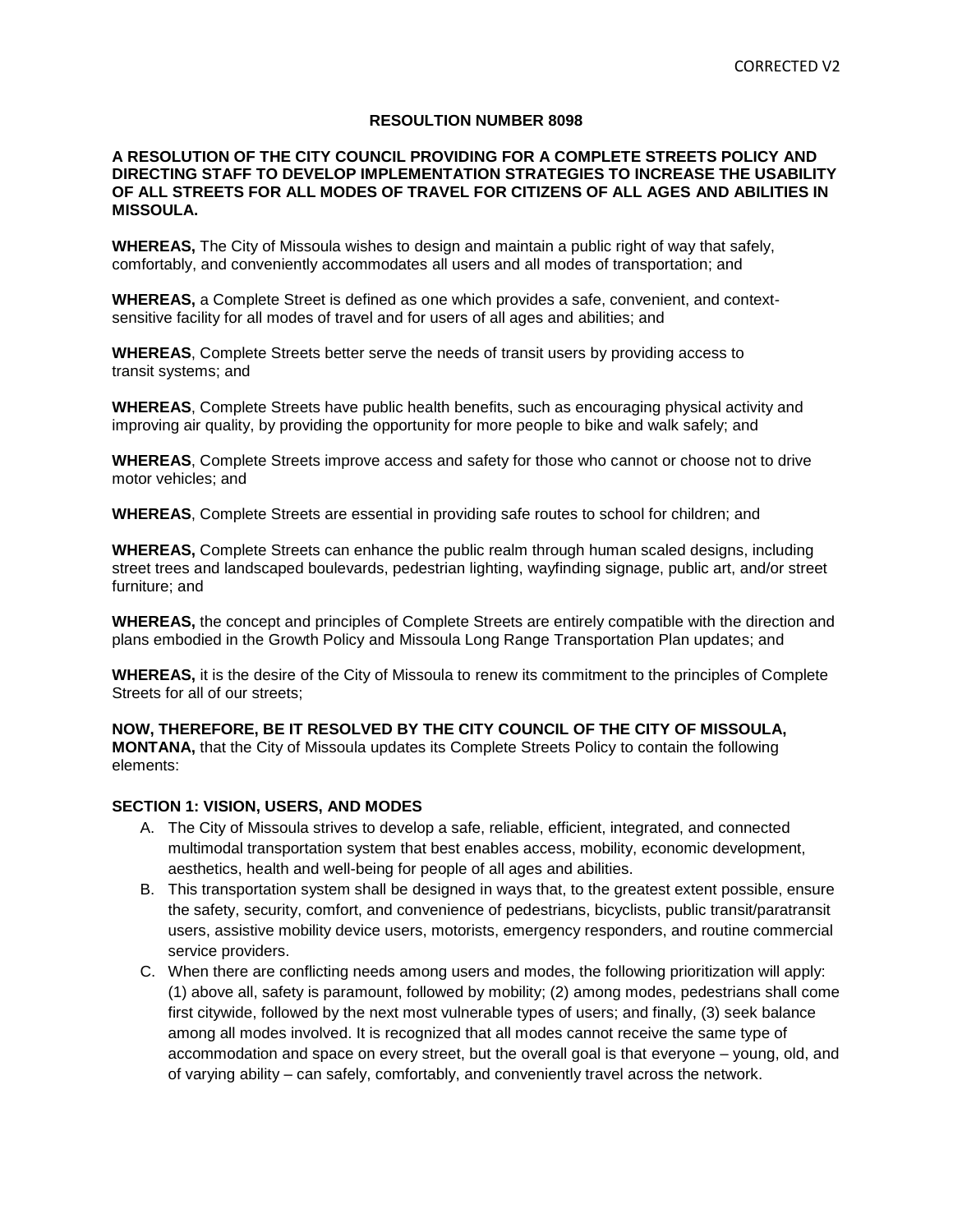D. The application of this policy will be flexible to permit context-sensitive design. Context sensitivity to the community's overall surroundings, its current and planned buildings and land uses, and current and expected transportation needs of all people will help ensure that projects are appropriate within the context of the neighborhood, sensitive to community values, and balance social, economic, and environmental objectives.

# **SECTION 2: INCLUSION AND EXCEPTIONS**

- A. The City shall approach every transportation improvement and project phase as an opportunity to create safer, more accessible streets for all users. These improvements and phases include: planning, programming, design, right-of-way acquisition, subdivision and land development, new construction, construction engineering, reconstruction, operation, repair, capital improvements, re-channelization projects and major maintenance, and routine maintenance and rehabilitation.
- B. Any exception to this policy, including for eligible private projects, must be reviewed and approved by City Council, with documentation of the reason(s) for the exception.
- C. Exceptions may be considered for approval for the following reasons:
	- a. An accommodation is not necessary on corridors where specific user groups are prohibited;
	- b. Costs of accommodation are excessively disproportionate to the need or probable use, when factoring in both current economic conditions and economic benefits of initial capital cost;
	- c. A documented absence of current and future needs exists;
	- d. Transit accommodations are not required where there is no existing or planned transit service;
	- e. Routine maintenance, such as sweeping, mowing, and spot repair, does not change the roadway geometry or operations, and as such, does not trigger this policy.
	- f. A reasonable and equivalent project existing along the same corridor that is already programmed to provide facilities exempted from the project at hand.
- D. Accountability measures tied to performance measures shall be used when granting exemptions, and impacts shall be estimated as needed.

# **SECTION 3: JURISDICTION AND NETWORK CONNECTIVITY**

- A. This policy shall apply to all City-owned transportation facilities in the public right-of-way including, but not limited to, streets, sidewalks, alleys, bridges, and all other connecting pathways. The City will encourage the owners and operators of private streets, sidewalks, alleys, and parking lots to also adhere to this policy through funding requirements and development review.
- B. The City shall foster partnerships with the Montana Department of Transportation, the Missoula Metropolitan Planning Organization, Missoula Urban Transportation District, Missoula County, Missoula County Public Schools, the University of Montana, private developers, and public and private utilities to develop facilities and accommodations that further the City's vision of a connected, integrated network and continue such infrastructure beyond the City's borders.
- C. Missoula's street network, while already a robust asset, will further benefit from the following connectivity improvements:
	- a. Identifying opportunities to enhance the network through maintenance activities
	- b. Addressing deficiencies at railroad crossings
	- c. Filling gaps in the trail/non-motorized network
	- d. Identifying and repairing sidewalk segments that form functional gaps
	- e. Implementing the 2011 Active Transportation Plan
	- f. Consistently enforcing parking policies and winter sidewalk clearing ordinances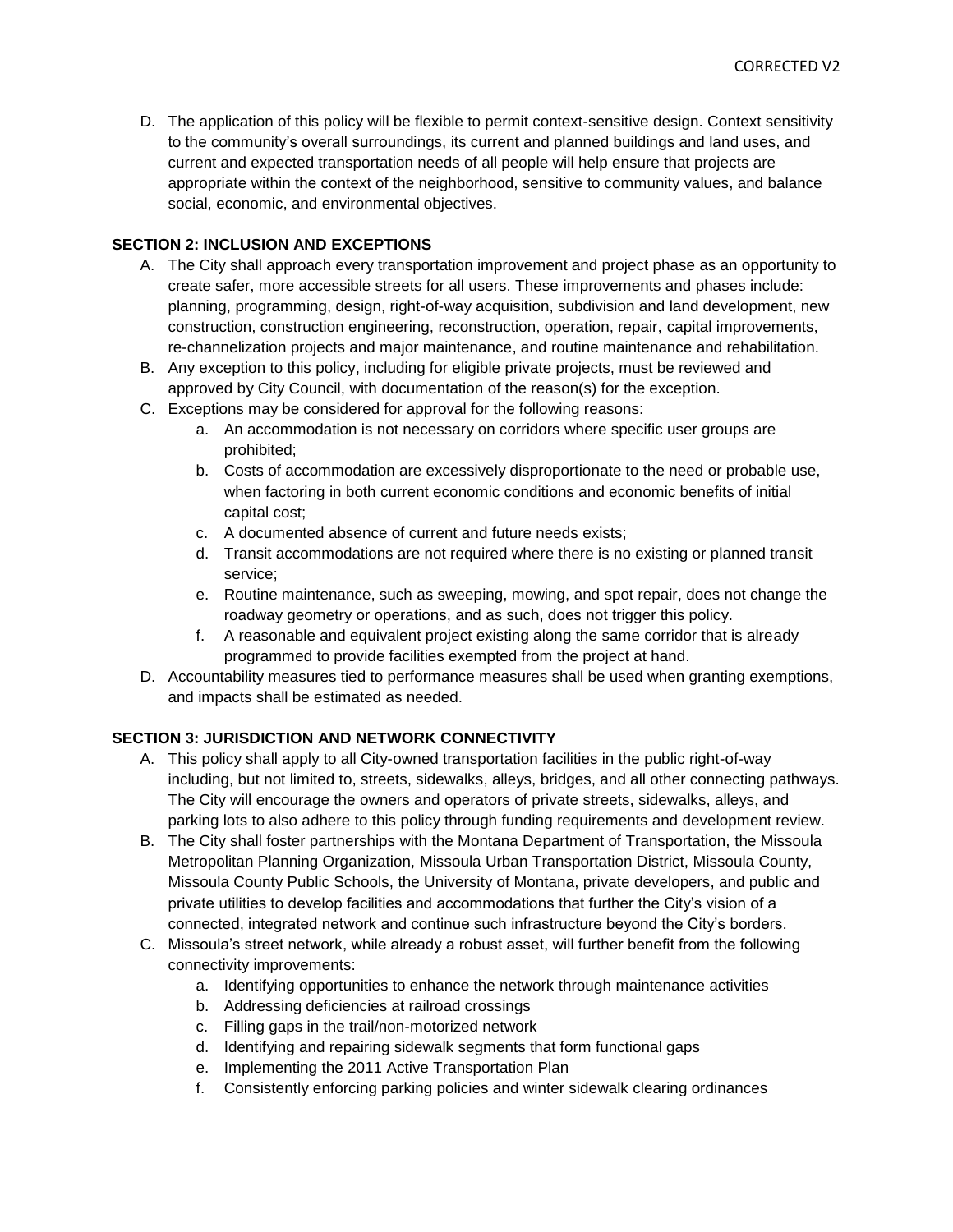## **SECTION 4: DESIGN GUIDANCE AND PERFORMANCE MEASURES**

- A. The City shall use the best and latest design guidance, standards, and recommendations available to maximize design flexibility and innovation, and always be aware that design solutions should balance user and modal needs. This includes a shift toward designing at the human scale for the needs and comfort of all people and travelers, in considering issues such as street design and width, desired operating speed, turn radii, hierarchy of streets, and connectivity. Design criteria shall not be purely prescriptive but shall be based on the thoughtful application of engineering, architectural, and urban design principles. These materials include, but are not limited to:
	- The United States Department of Transportation Policy Statement on Bicycle and Pedestrian Accommodation Regulations and Recommendations
	- The United States Department of Transportation Federal Highway Administration's Manual of Uniform Traffic Control Devices (MUTCD)
	- The United States Department of Transportation Federal Highway Administration Traffic Monitoring Guide
	- The National Association of City Transportation Officials (NACTO) Urban Street Design Guide
	- The National Association of City Transportation Officials (NACTO) Urban Bikeway Design Guide
	- The National Association of City Transportation Officials (NACTO) Transit Street Design Guide
	- The American Association of State Highway and Transportation Official's (AASHTO) Policy on Geometric Design of Highways and Streets
	- The American Association of State Highway and Transportation Official's (AASHTO) Guide for Planning, Designing and Operating Pedestrian Facilities
	- ITE Designing Walkable Urban Thoroughfares: A Context Sensitive Approach
	- City of Missoula Subdivision Regulations
	- Missoula Municipal Code Title 12: Streets, Sidewalks, and Public Places
	- City of Missoula Sidewalk Master Plan
	- City of Missoula Urban Forest Management Master Plan
	- City of Missoula Landscape and Public Facilities Design Manual
- B. A report will be made to the City Council every two years showing progress made in implementing this policy. The City shall measure the success of this policy using, but not being limited to, the following performance measures:
	- Total miles of dedicated or identified shared-use bike facilities built or striped
	- Linear feet of new pedestrian accommodation
	- Number and type of ADA accommodations built
	- Number of transit accessibility accommodations built
	- Number of new curb ramps installed along city streets
	- Number and type of traffic calming devices installed
	- Number of new street trees planted
	- Crosswalk and intersection improvements
	- Percentage of transit stops accessible via sidewalks and curb ramps
	- Annual average daily traffic (AADT) data
	- Bicycle and pedestrian count data
	- Transit ridership data, including automated passenger counter (APC) data
	- Rate of people biking, walking, and using transit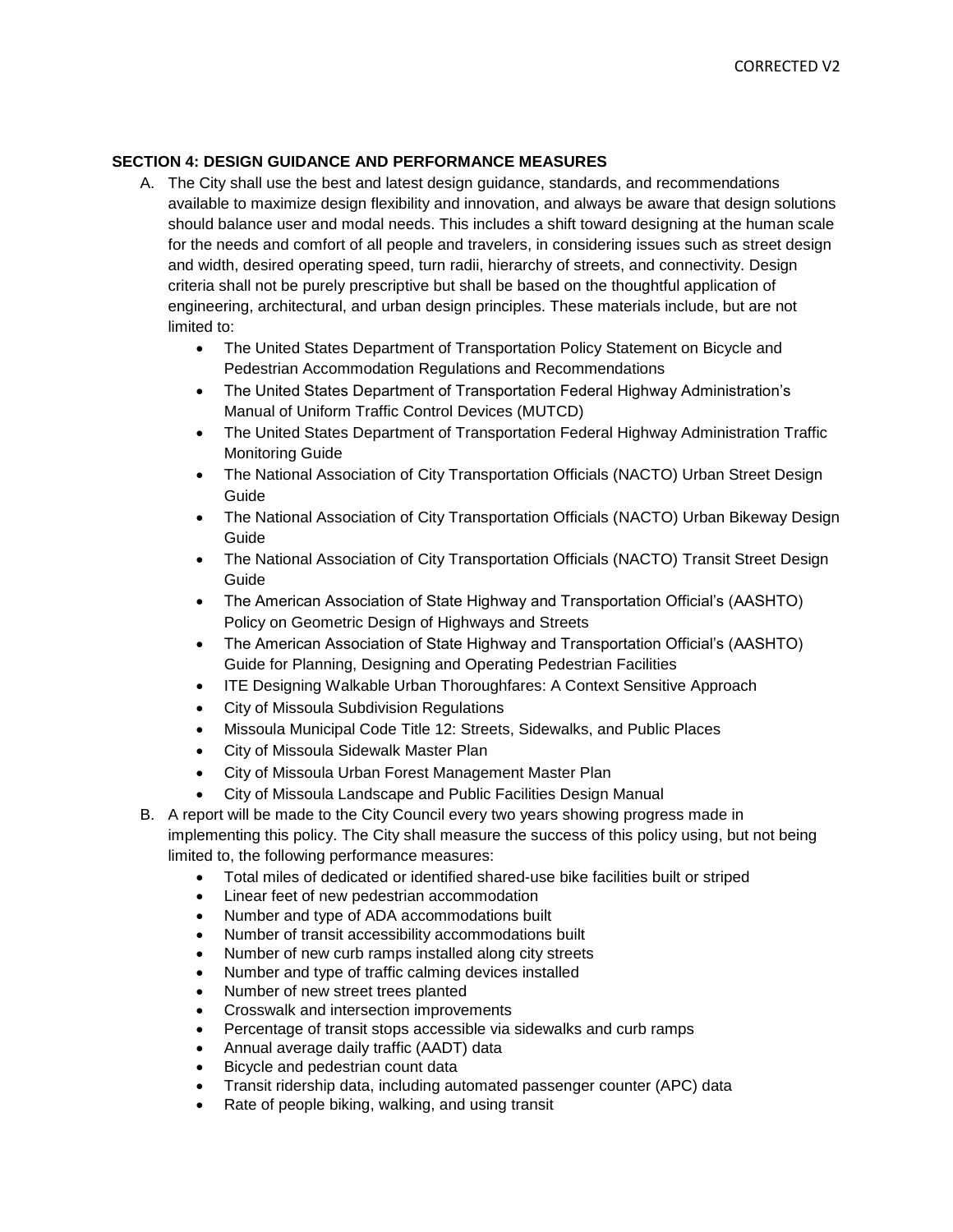- Rate of children walking or biking to school
- Citizen input

### **SECTION 5: ADDITIONAL ELEMENTS**

- A. Storm Water: In addition to providing safe and accessible streets in the City of Missoula, care shall be given to incorporate best management practices for addressing storm water runoff. Wherever possible, innovative and educational storm water infrastructure shall be integrated into the construction/reconstruction or retrofit of a street.
- B. Attention to Livability: Complete Streets are beautiful, interesting, vibrant, and comfortable places for people. As part of Missoula's public realm, streets shall be held to a higher standard for urban design at a human scale. Multi-modal accommodations and all City projects in the right-of-way shall be approached as opportunities to enhance the aesthetic qualities of Missoula and its public realm through the thoughtful creation of place. Wherever feasible, streetscapes shall protect and include street trees and native plants, incorporate landscape architecture, public art, street furniture, pedestrian amenities and wayfinding signage, sidewalk cafes and street-facing retail, places of respite, and/or other elements that enhance the attractiveness of Missoula and foster healthy economic development.

### **SECTION 6: POLICY IMPLEMENTATION**

- A. The City of Missoula shall view Complete Streets as integral to everyday transportation decisionmaking practices and processes. To this end, the policy shall be implemented through the following directives:
	- Development Services, the Department of Public Works, the Missoula Redevelopment Agency, Parks & Recreation, Missoula Urban Transportation District, and other relevant departments, agencies, and committees will incorporate Complete Streets principles into all existing plans, manuals, checklists, decision-trees, rules, regulations, and programs as appropriate
	- Development Services, the Department of Public Works, the Missoula Redevelopment Agency, Parks & Recreation, Missoula Urban Transportation District, and other relevant departments, agencies, and committees will review current design standards, including subdivision regulations, which apply to new roadway construction, to ensure that they reflect the best available design standards and guidelines, and effectively implement Complete Streets, where feasible
	- When available, the City shall encourage staff professional development and training on non-motorized transportation issues through attending conferences, classes, seminars, and workshops
	- City staff shall identify all current and potential future sources of funding for street improvements and recommend improvements to the project selection criteria to support Complete Streets projects
	- The City shall promote inter-departmental project coordination among City departments with an interest in the activities that occur within the public right-of-way in order to better use fiscal resources
	- The City shall develop and institute better ways to measure performance and collect data on how well the streets are serving all users
	- Every Complete Streets project shall include an educational component to ensure that all users of the transportation system understand and can safely utilize Complete Streets project elements
	- The City shall educate on and enforce proper road use behavior by all users and all modes, and adopt additional laws and regulations as necessary to ensure people are protected to the greatest extent possible.